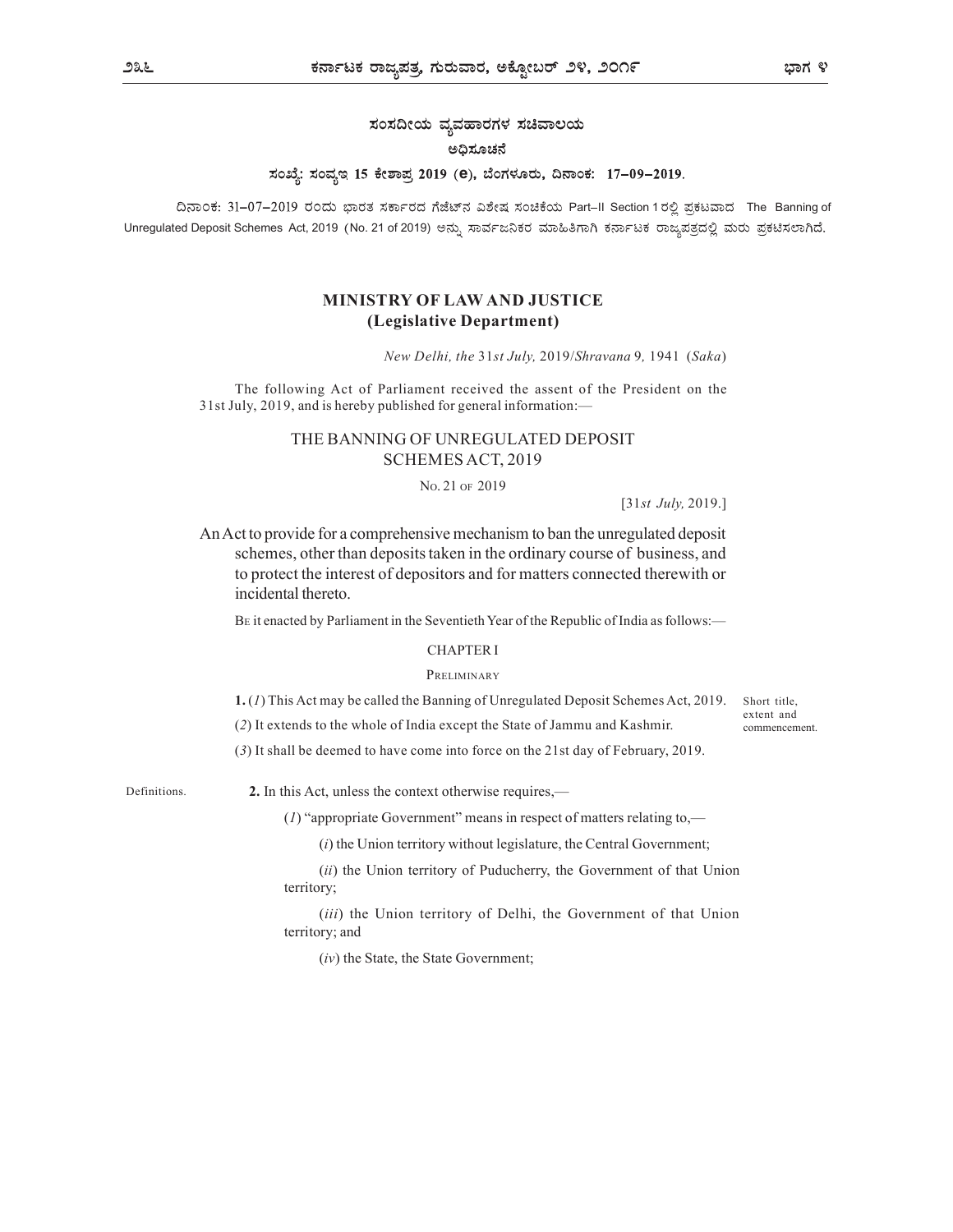(2) "company" shall have the same meaning as assigned to it in clause (20) of section 2 of the Companies Act, 2013;

(3) "Competent Authority" means an Authority appointed by the appropriate Government under section 7;

(4) "deposit" means an amount of money received by way of an advance or loan or in any other form, by any deposit taker with a promise to return whether after a specified period or otherwise, either in cash or in kind or in the form of a specified service, with or without any benefit in the form of interest, bonus, profit or in any other form, but does not include—

(a) amounts received as loan from a scheduled bank or a co-operative bank or any other banking company as defined in section 5 of the Banking Regulation Act, 1949;

(b) amounts received as loan or financial assistance from the Public Financial Institutions notified by the Central Government in consultation with the Reserve Bank of India or any non-banking financial company as defined in clause (f) of section 45-I of the Reserve Bank of India Act, 1934 and is registered with the Reserve Bank of India or any Regional Financial Institutions or insurance companies;

(c) amounts received from the appropriate Government, or any amount received from any other source whose repayment is guaranteed by the appropriate Government, or any amount received from a statutory authority constituted under an Act of Parliament or a State Legislature;

(d) amounts received from foreign Governments, foreign or international banks, multilateral financial institutions, foreign Government owned development financial institutions, foreign export credit collaborators, foreign bodies corporate, foreign citizens, foreign authorities or person resident outside India subject to the provisions of the Foreign Exchange Management Act, 1999 and the rules and regulations made thereunder;

(e) amounts received by way of contributions towards the capital by partners of any partnership firm or a limited liability partnership;

(f) amounts received by an individual by way of loan from his relatives or amounts received by any firm by way of loan from the relatives of any of its partners;

(g) amounts received as credit by a buyer from a seller on the sale of any property (whether movable or immovable);

(h) amounts received by an asset re-construction company which is registered with the Reserve Bank of India under section 3 of the Securitisation and Reconstruction of Financial Assets and Enforcement of Security Interest Act, 2002;

18 of 2013.

10 of 1949.

2 of 1934.

42 of 1999.

54 of 2002.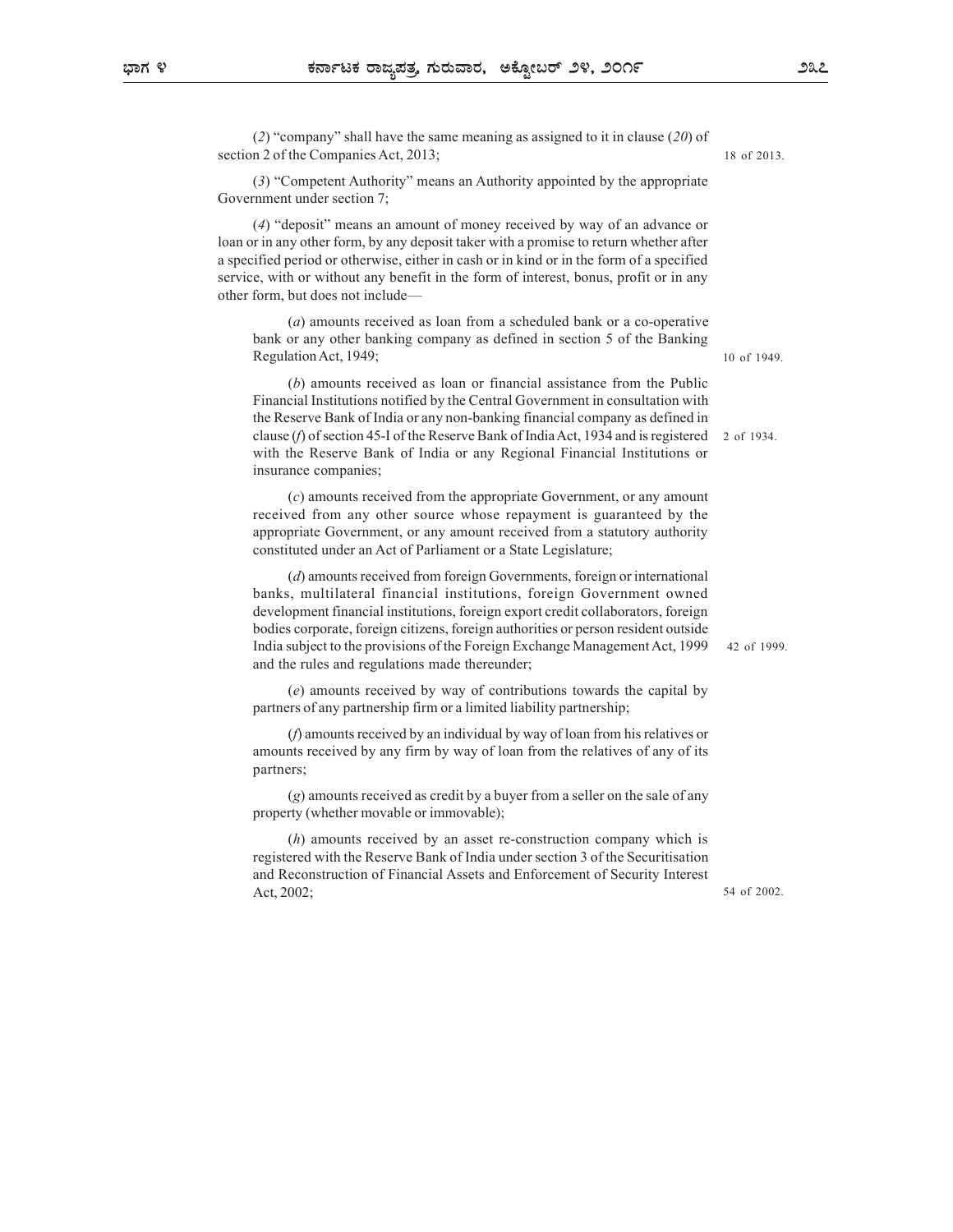| 43 of 1951. | $(i)$ any deposit made under section 34 or an amount accepted by a political<br>party under section 29B of the Representation of the People Act, 1951;                                                                                                                                                                                  |  |
|-------------|-----------------------------------------------------------------------------------------------------------------------------------------------------------------------------------------------------------------------------------------------------------------------------------------------------------------------------------------|--|
|             | $(j)$ any periodic payment made by the members of the self-help groups<br>operating within such ceilings as may be prescribed by the State Government<br>or Union territory Government;                                                                                                                                                 |  |
|             | $(k)$ any other amount collected for such purpose and within such ceilings<br>as may be prescribed by the State Government;                                                                                                                                                                                                             |  |
|             | $(l)$ an amount received in the course of, or for the purpose of, business<br>and bearing a genuine connection to such business including-                                                                                                                                                                                              |  |
|             | $(i)$ payment, advance or part payment for the supply or hire of<br>goods or provision of services and is repayable in the event the goods or<br>services are not in fact sold, hired or otherwise provided;                                                                                                                            |  |
|             | (ii) advance received in connection with consideration of an<br>immovable property under an agreement or arrangement subject to the<br>condition that such advance is adjusted against such immovable property<br>as specified in terms of the agreement or arrangement;                                                                |  |
|             | (iii) security or dealership deposited for the performance of the<br>contract for supply of goods or provision of services; or                                                                                                                                                                                                          |  |
|             | $(iv)$ an advance under the long-term projects for supply of capital<br>goods except those specified in item (ii):                                                                                                                                                                                                                      |  |
|             | Provided that if the amounts received under items (i) to (iv) become<br>refundable, such amounts shall be deemed to be deposits on the expiry<br>of fifteen days from the date on which they become due for refund:                                                                                                                     |  |
|             | Provided further that where the said amounts become refundable,<br>due to the deposit taker not obtaining necessary permission or approval<br>under the law for the time being in force, wherever required, to deal in the<br>goods or properties or services for which money is taken, such amounts<br>shall be deemed to be deposits. |  |
|             | <i>Explanation</i> .—For the purposes of this clause,—                                                                                                                                                                                                                                                                                  |  |
| 18 of 2013. | $(i)$ in respect of a company, the expression "deposit" shall<br>have the same meaning as assigned to it under the Companies<br>Act, $2013$ ;                                                                                                                                                                                           |  |
| 2 of 1934.  | (ii) in respect of a non-banking financial company registered<br>under the Reserve Bank of India Act, 1934, the expression "deposit"<br>shall have the same meaning as assigned to it in clause $(bb)$ of<br>section 45-I of the said Act;                                                                                              |  |
| 9 of 1932.  | (iii) the expressions "partner" and "firm" shall have the<br>meanings respectively assigned to them under the Indian<br>Partnership Act, 1932;                                                                                                                                                                                          |  |
| 6 of 2009.  | $(iv)$ the expression "partner" in respect of a limited liability<br>partnership shall have the same meaning as assigned to it in<br>clause $(q)$ of sub-section (1) of section 2 of the Limited Liability<br>Partnership Act, 2008;                                                                                                    |  |
| 18 of 2013. | $(v)$ the expression "relative" shall have the same meaning as<br>assigned to it in the Companies Act, 2013;                                                                                                                                                                                                                            |  |
|             | $(5)$ "depositor" means any person who makes a deposit under this Act;                                                                                                                                                                                                                                                                  |  |
|             | $(6)$ "deposit taker" means—                                                                                                                                                                                                                                                                                                            |  |
|             | $(i)$ any individual or group of individuals;                                                                                                                                                                                                                                                                                           |  |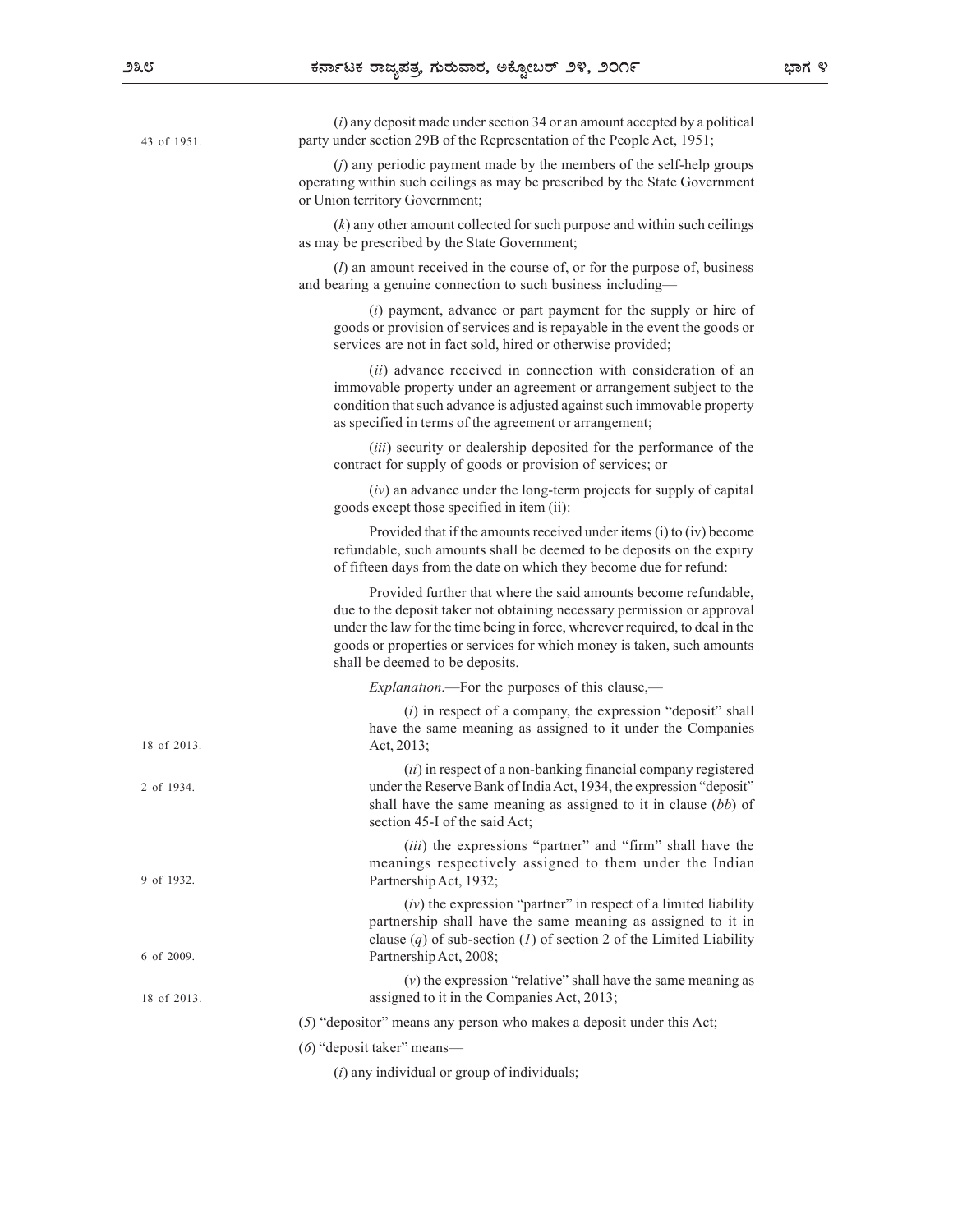(*ii*) a proprietorship concern;

 $(iii)$  a partnership firm (whether registered or not);

 $(iv)$  a limited liability partnership registered under the Limited Liability Partnership Act, 2008; 6 of 2009.

 $(v)$  a company;

(vi) an association of persons;

(vii) a trust (being a private trust governed under the provisions of the Indian Trusts Act, 1882 or a public trust, whether registered or not);

(viii) a co-operative society or a multi-State co-operative society; or

 $(ix)$  any other arrangement of whatsoever nature, receiving or soliciting deposits, but does not include—

 $(i)$  a Corporation incorporated under an Act of Parliament or a State Legislature;

(ii) a banking company, a corresponding new bank, the State Bank of India, a subsidiary bank, a regional rural bank, a co-operative bank or a multi-State co-operative bank as defined in the Banking Regulation Act,1949;

(7) "Designated Court" means a Designated Court constituted by the appropriate Government under section 8;

(8) "insurer" shall have the same meaning as assigned to it in clause (9) of section 2 of the Insurance Act, 1938;

(9) "notification" means a notification published in the Official Gazette and the expression "notify" shall be construed accordingly;

(10) "person" includes—

 $(i)$  an individual;

(ii) a Hindu Undivided Family;

(*iii*) a company;

 $(iv)$  a trust;

 $(v)$  a partnership firm;

- (vi) a limited liability partnership;
- (vii) an association of persons;

(viii) a co-operative society registered under any law for the time being in force relating to co-operative societies; or

 $(ix)$  every artificial juridical person, not falling within any of the preceding sub-clauses;

(11) "prescribed" means prescribed by the rules made by the Central Government or, as the case may be, the State Government under this Act;

(12) "property" means any property or assets of every description, whether corporeal or incorporeal, movable or immovable, tangible or intangible, and includes deeds and instruments evidencing title to, or interest in, such property or assets, wherever located;

(13) "public financial institution" shall have the same meaning as assigned to it in clause (72) of section 2 of the Companies Act, 2013;

18 of 2013.

(14) "Regulated Deposit Scheme" means the Schemes specified under column (3) of the First Schedule;

2 of 1882.

10 of 1949.

4 of 1938.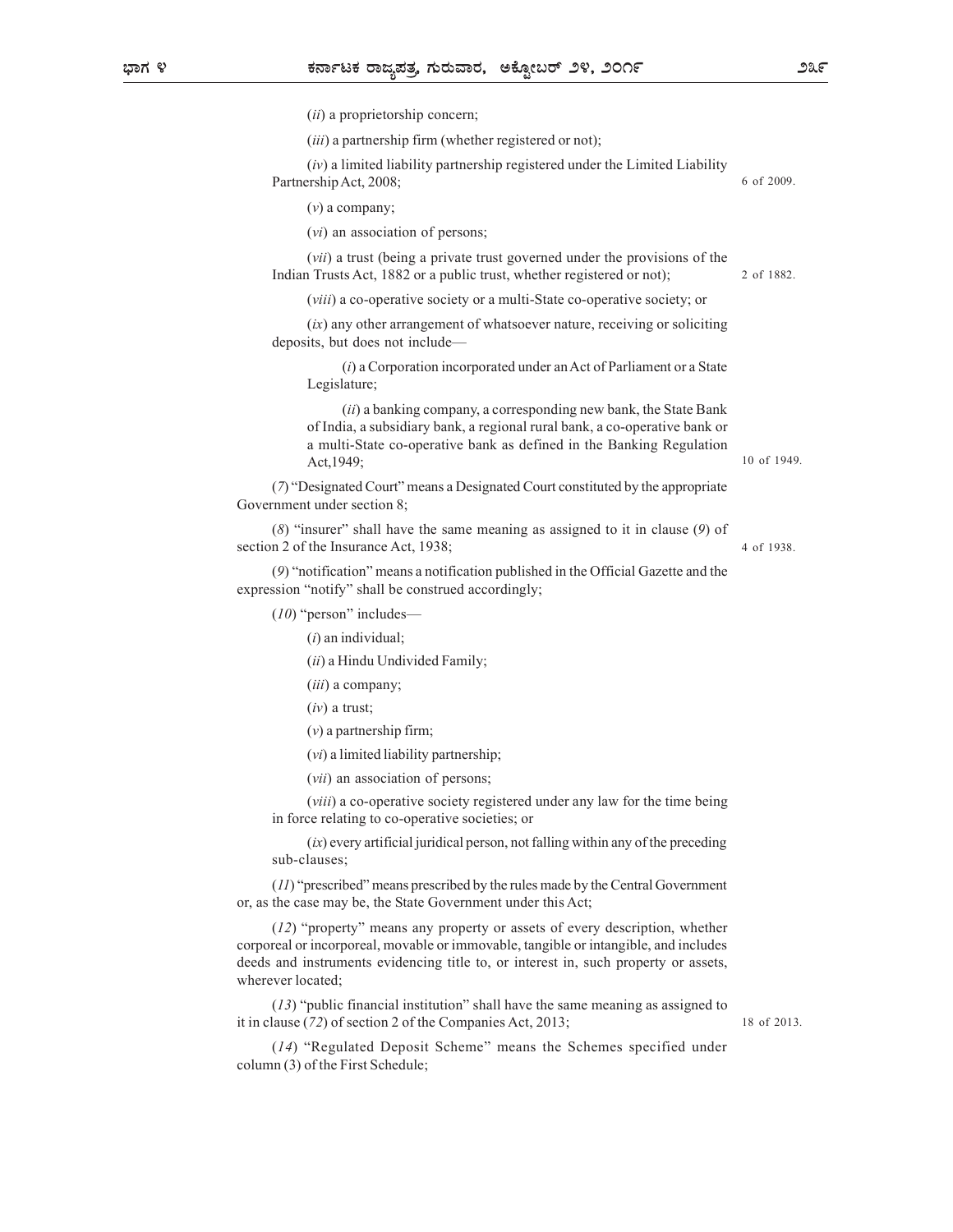$(15)$  "Regulator" means the Regulator specified in column  $(2)$  of the First Schedule;

(16) "Schedule" means the Schedule appended to this Act;

(17) "Unregulated Deposit Scheme" means a Scheme or an arrangement under which deposits are accepted or solicited by any deposit taker by way of business and which is not a Regulated Deposit Scheme, as specified under column (3) of the First Schedule. List  $\overline{S}$  or  $\overline{S}$  or  $\overline{S}$  or  $\overline{S}$  or  $\overline{S}$  or  $\overline{S}$  or  $\overline{S}$  or  $\overline{S}$  or  $\overline{S}$  or  $\overline{S}$  or  $\overline{S}$  or  $\overline{S}$  or  $\overline{S}$  or  $\overline{S}$  or  $\overline{S}$  or  $\overline{S}$  or  $\overline{S}$  or  $\overline{S}$  or

### CHAPTER II

3. On and from the date of commencement of this Act,—

(a) the Unregulated Deposit Schemes shall be banned; and

(b) no deposit taker shall, directly or indirectly, promote, operate, issue any advertisement soliciting participation or enrolment in or accept deposits in pursuance of an Unregulated Deposit Scheme.

4. No deposit taker, while accepting deposits pursuant to a Regulated Deposit Scheme, shall commit any fraudulent default in the repayment or return of deposit on maturity or in rendering any specified service promised against such deposit.

5. No person by whatever name called shall knowingly make any statement, promise or forecast which is false, deceptive or misleading in material facts or deliberately conceal any material facts, to induce another person to invest in, or become a member or participant of any Unregulated Deposit Scheme.

6. A prize chit or a money circulation scheme banned under the provisions of the Prize 43 of 1978. Chits and Money Circulation Scheme (Banning) Act, 1978 shall be deemed to be an scheme to be Unregulated Deposit Scheme under this Act.

# CHAPTER III

### **AUTHORITIES**

7. (1) The appropriate Government shall, by notification, appoint one or more officers not below the rank of Secretary to that Government, as the Competent Authority for the purposes of this Act.

(2) The appropriate Government may, by notification, appoint such other officer or officers as it thinks fit, to assist the Competent Authority in discharging its functions under this Act.

(3) Where the Competent Authority or officers appointed under sub-section (2), for the purposes of this section, has reason to believe (the reason for such belief to be recorded in writing), on the basis of such information and particulars as may be prescribed, that any deposit taker is soliciting deposits in contravention of section 3, he may, by an order in writing, provisionally attach the deposits held by the deposit taker and the money or other property acquired either in the name of the deposit taker or in the name of any other person on behalf of the deposit taker from the date of the order, in such manner as may be prescribed.

(4) The Competent Authority shall, for the purposes of sub-section (3), have the 5 of 1908. Same powers as vested in a civil court under the Code of Civil Procedure, 1908 while conducting investigation or inquiry in respect of the following matters, namely:—

(a) discovery and inspection;

(b) enforcing the attendance of any person, including any officer of a reporting entity and examining him on oath;

Banning of Unregulated Deposit Schemes.

Fraudulent default in Regulated Deposit Schemes. Wrongful inducement in

relation to Unregulated Deposit Schemes. Certain and the contract of the contract of the contract of the contract of the contract of the contract of the contract of the contract of the contract of the contract of the contract of the contract of the contract of th

scheme to be Unregulated Deposit Scheme.

Competent Authority.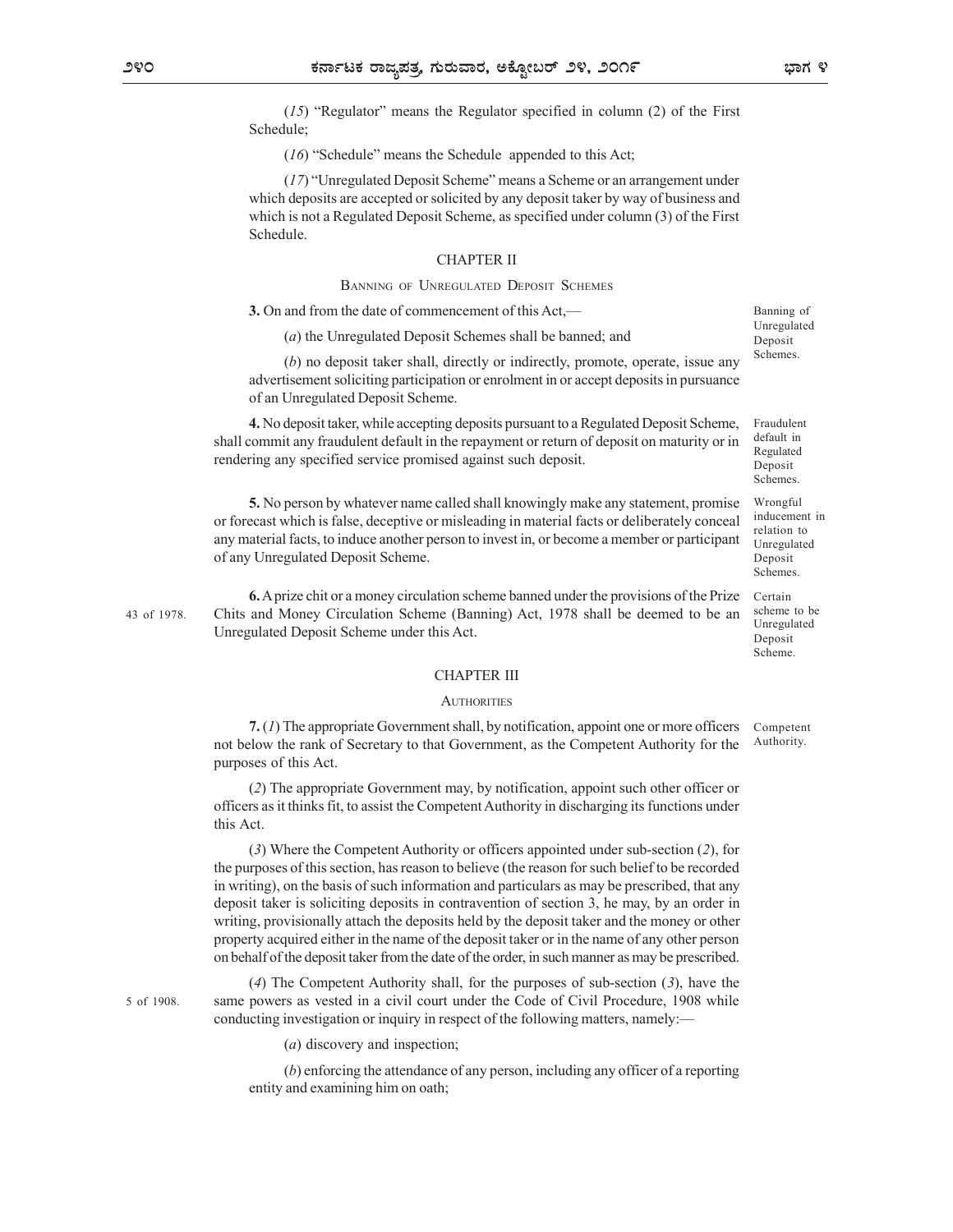(c) compelling the production of records;

(*d*) receiving evidence on affidavits;

(e) issuing commissions for examination of witnesses and documents; and

(f) any other matter which may be prescribed.

(5) The Competent Authority shall have power to summon any person whose attendance he considers necessary whether to give evidence or to produce any records during the course of any investigation or proceeding under this section.

(6) All the persons so summoned shall be bound to attend in person or through authorised agents, as such officer may direct, and shall be bound to state the truth upon any subject respecting which they are examined or make statements, and produce such documents as may be required.

(7) Every proceeding under sub-sections (4) and (5) shall be deemed to be a judicial proceeding within the meaning of section 193 and section 228 of the Indian Penal Code.

45 of 1860.

(8) Subject to any rules made in this behalf by the Central Government, any officer referred to in sub-section (2) may impound and retain in his custody for such period, as he thinks fit, any records produced before him in any proceedings under this Act:

Provided that the officer or officers referred to in sub-section (2) shall not—

(a) impound any records without recording his reasons for so doing; or

(b) retain in his custody any such records for a period exceeding three months, without obtaining the previous approval of the Competent Authority.

Designated **8.** (1) The appropriate Government shall, with the concurrence of the Chief Justice of the concerned High Court, by notification, constitute one or more Courts known as Court. the Designated Courts for such area or areas or such case or cases as may be specified in such notification, which shall be presided over by a Judge not below the rank of a District and Sessions Judge or Additional District and Sessions Judge. made in this behalf by the Central Government, any officer<br>may impound and retain in his custody for such period, as<br>dukeed before him in any proceedings under this Act:<br>er or officers referred to in sub-section (2) shall

(2) No Court other than the Designated Court shall have jurisdiction in respect of any matter to which the provisions of this Act apply.

(3) When trying an offence under this Act, the Designated Court may also try an offence, other than an offence under this Act, with which the accused may, under the Code of Criminal Procedure, 1973, be charged at the same trial.

2 of 1974.

## CHAPTER IV

deposit taker.

9. (1) The Central Government may designate an authority, whether existing or to Central be constituted, which shall create, maintain and operate an online database for information database. on deposit takers operating in India.

(2) The authority designated under sub-section (1) may require any Regulator or the Competent Authority to share such information on deposit takers, as may be prescribed.

Information **10.** (1) Every deposit taker which commences or carries on its business as such on or after the commencement of this Act shall intimate the authority referred to in of business by sub-section  $(1)$  of section 9 about its business in such form and manner and within such time, as may be prescribed.

(2) The Competent Authority may, if it has reason to believe that the deposits are being solicited or accepted pursuant to an Unregulated Deposit Scheme, direct any deposit taker to furnish such statements, information or particulars, as it considers necessary, relating to or connected with the deposits received by such deposit taker.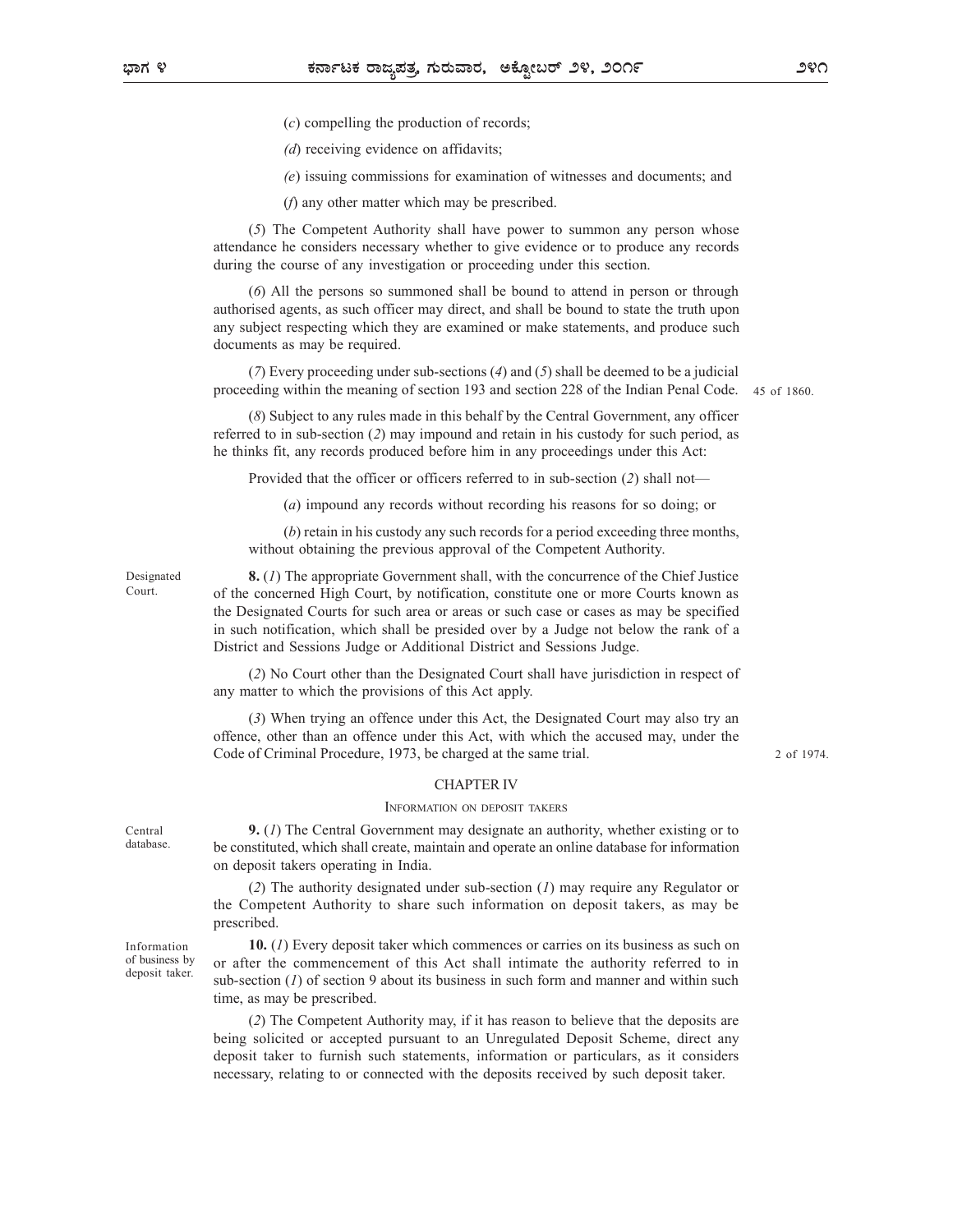Explanation.—For the removal of doubts, it is hereby clarified that—

(a) the requirement of intimation under sub-section (1) is applicable to deposit takers accepting or soliciting deposits as defined in clause (4) of section 2; and

(b) the requirement of intimation under sub-section  $(1)$  applies to a company, if the company accepts the deposits under Chapter V of the Companies Act, 2013. 18 of 2013.

> 11. (1) The Competent Authority shall share all information received under section 29 with the Central Bureau of Investigation and with the authority which may be designated by the Central Government under section 9.

 (2) The appropriate Government, any Regulator, income-tax authorities or any other investigation agency, having any information or documents in respect of the offence investigated under this Act by the police or the Central Bureau of Investigation, shall share all such information or documents with the police or the Central Bureau of Investigation.

(3) Where the principal officer of any banking company, a corresponding new bank, the State Bank of India, a subsidiary bank, a regional rural bank, a co-operative bank or a multi-State co-operative bank has reason to believe that any client is a deposit taker and is acting in contravention to the provisions of this Act, he shall forthwith inform the same to the Competent Authority. of intimation under sub-section ( $I$ ) is applicable to deposit<br>ting deposits as defined in clause ( $\theta$ ) of section 2; and<br>of intimation under sub-section ( $I$ ) applies to a company,<br>elections and comparing the comparing

### CHAPTER V

12. Save as otherwise provided in the Securitisation and Reconstruction of Financial 54 of 2002. Assets and Enforcement of Security Interest Act, 2002 or the Insolvency and Bankruptcy depositors'  $31$  of 2016. Code, 2016, any amount due to depositors from a deposit taker shall be paid in priority  $\frac{1}{2}$ over all other debts and all revenues, taxes, cesses and other rates payable to the appropriate Government or the local authority.

13. (1) Save as otherwise provided in the Securitisation and Reconstruction of 54 of 2002. Financial Assets and Enforcement of Security Interest Act, 2002 or the Insolvency and attachment. Bankruptcy Code, 2016, an order of provisional attachment passed by the Competent Authority, shall have precedence and priority, to the extent of the claims of the depositors, over any other attachment by any authority competent to attach property for repayment of any debts, revenues, taxes, cesses and other rates payable to the appropriate Government or the local authority.

(2) Where an order of provisional attachment has been passed by the Competent Authority—

(a) such attachment shall continue until an order is passed under sub-section  $(3)$  or sub-section  $(5)$  of section 15 by the Designated Court;

(b) all the attached money or property of the deposit taker and the persons mentioned therein shall vest in the Competent Authority and shall remain so vested till further order of the Designated Court.

(3) The Competent Authority shall open an account in a scheduled bank for the purpose of crediting and dealing with the money realised under this Act, which shall not be utilised except under the instructions of the Designated Court.

(4) The Competent Authority shall not dispose of or alienate the property or money attached, except in accordance with the order of the Designated Court under sub-section  $(3)$  or sub-section  $(5)$  of section 15.

31 of 2016.

Information to be shared.

Priority of depositors' claim.

Precedence of attachment.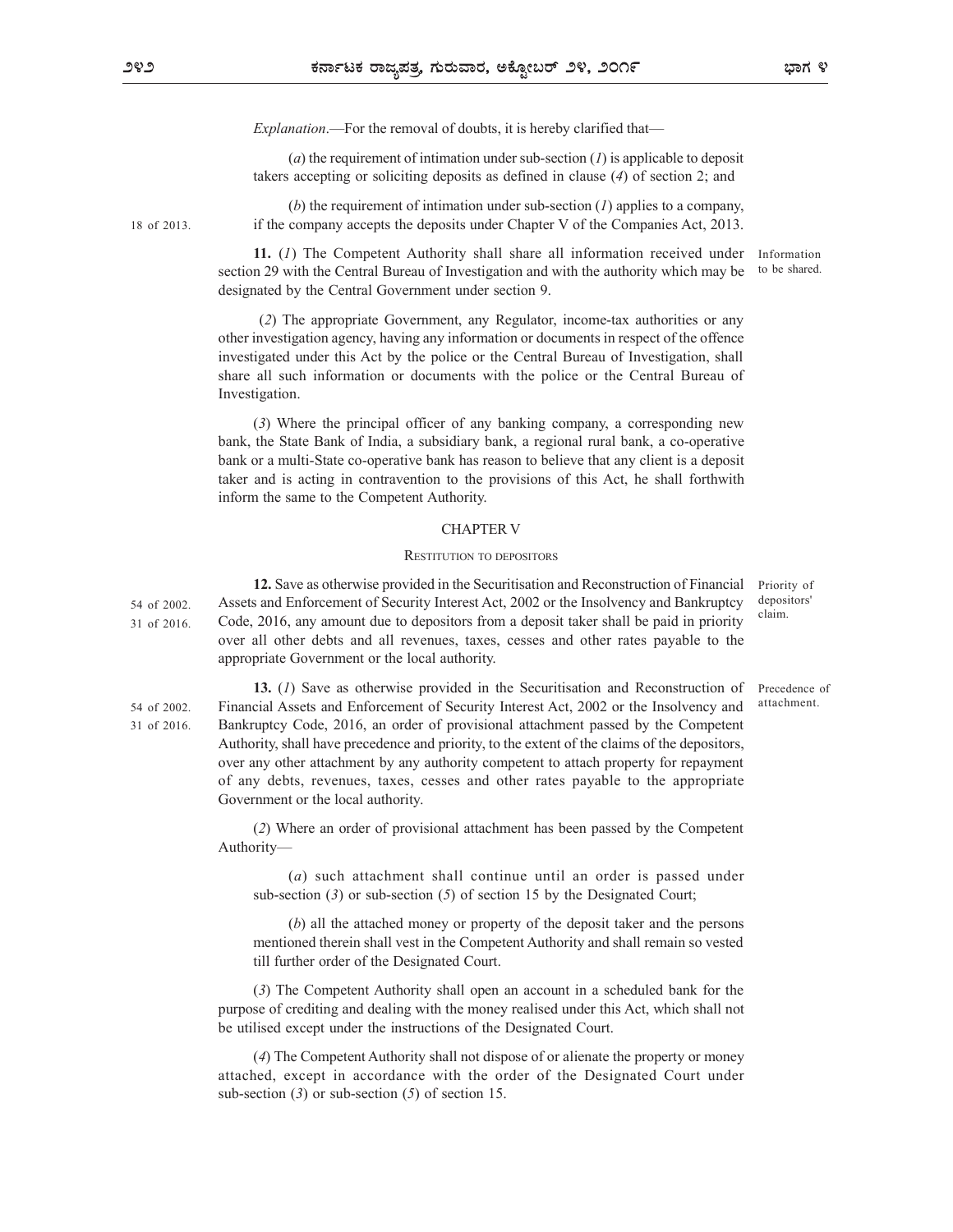(5) Notwithstanding anything contained in sub-section (4), the Competent Authority may, if it thinks it expedient, order the immediate sale of perishable items or assets, and the proceeds of the sale shall be utilised in the same manner as provided for other property.

Application **14.** (1) The Competent Authority shall, within a period of thirty days, which may extend up to sixty days, for reasons to be recorded in writing, from the date of the order of for  $\frac{1}{2}$  confirmation provisional attachment, file an application with such particulars as may be prescribed, and sale of before the Designated Court for making the provisional attachment absolute, and for permission to sell the property so attached by public auction or, if necessary, by private sale.

(2) In case where the money or property has been attached on the permission granted by a Designated Court in another State or Union territory, the application for confirmation of such attachment shall be filed in that Court.

Confirmation **15.** (1) Upon receipt of an application under section 14, the Designated Court shall of attachment issue notice to —

(a) the deposit taker; and

(b) any person whose property is attached under section 14,

to show cause, within a period of thirty days from the date of issue of notice, as to why the order of attachment should not be made absolute and the properties so attached be sold.

(2) The Designated Court shall also issue notice to all other persons represented to it as having or being likely to claim any interest or title in the property, to appear on the same date as persons referred to in sub-section  $(I)$  to raise objections, if they so desire, to the attachment of the property.

(3) The Designated Court shall, after adopting such procedure as may be prescribed, pass an order—

(a) making the provisional order of attachment absolute; or

(b) varying it by releasing a portion of the property from attachment; or

(c) cancelling the provisional order of attachment,

and in case of an order under clause (a) or clause (b), direct the Competent Authority to sell the property so attached by public auction or, if necessary, by private sale and realise the sale proceeds.

(4) The Designated Court shall not, in varying or cancelling the provisional order of attachment, release any property from attachment, unless it is satisfied that—

(a) the deposit taker or the person referred to in sub-section  $(I)$  has interest in such property; and

 (b) there shall remain an amount or property sufficient for repayment to the depositors of such deposit taker.

(5) The Designated Court shall pass such order or issue such direction as may be necessary for the equitable distribution among the depositors of the money attached or realised out of the sale.

(6) The Designated Court shall endeavour to complete the proceedings under this section within a period of one hundred and eighty days from the date of receipt of the application referred to in sub-section  $(1)$ .

transferees.

Attachment **16.** (*I*) Where the Designated Court is satisfied that there is a reasonable cause for of property of believing that the deposit taker has transferred any property otherwise than in good  $\frac{mala \text{ fide}}{mafine}$  faith and not for commensurate consideration, it may, by notice, require any transferee of such property, whether or not he received the property directly from the said deposit

by Designated Court.

of attachment property.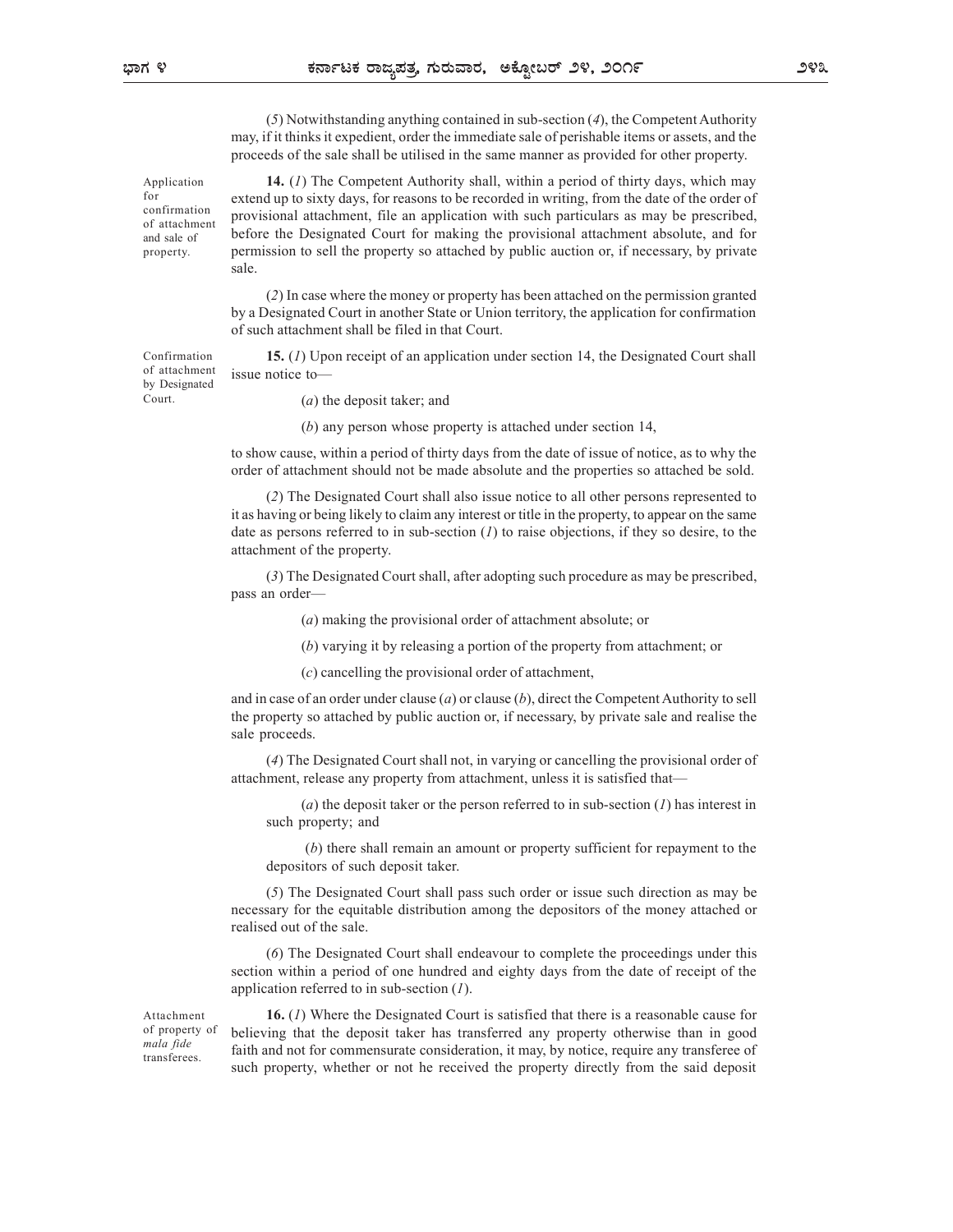taker, to appear on a date to be specified in the notice and show cause why so much of the transferee's property as is equivalent to the proper value of the property transferred should not be attached.

(2) Where the said transferee does not appear and show cause on the specified date or where the Designated Court is satisfied that the transfer of the property to the said transferee was not a *bona fide* transfer and not for commensurate consideration, it shall order the attachment of so much of the said transferee's property as in its opinion is equivalent to the proper value of the property transferred.

17. (1) Any deposit taker or a person referred to in sub-section (1) of section 15, or transferee referred to in section 16 whose property is about to be attached or has been provisionally attached under this Act, may, at any time before the confirmation of attachment, apply to the Designated Court for permission to deposit the fair value of the property in lieu of attachment.

(2) While allowing the deposit taker or person or transferee referred to in sub-section  $(1)$  to make the deposit under sub-section  $(1)$ , the Designated Court may order such deposit taker or person or transferee to pay any sum towards costs as may be applicable.

18. (1) The Designated Court shall exercise the following powers, namely:—

Powers of Designated Court.

Payment in lieu of attachment.

(a) power to approve the statement of dues of the deposit taker due from various debtors;

(b) power to assess the value of the assets of the deposit taker and finalise the list of the depositors and their respective dues;

(c) power to direct the Competent Authority to take possession of any assets belonging to or in the control of the deposit taker and to sell, transfer or realise the attached assets, either by public auction or by private sale as it deems fit depending upon the nature of assets and credit the sale proceeds thereof to its bank account;

(d) power to approve the necessary expenditure to be incurred by the Competent Authority for taking possession and realisation of the assets of the deposit taker;

(e) power to pass an order for full payment to the depositors by the Competent Authority or an order for proportionate payment to the depositors in the event, the money so realised is not sufficient to meet the entire deposit liability;

 (f) power to direct any person, who has made profit or averted loss by indulging in any transaction or activity in contravention of the provisions of this Act, to disgorge an amount equivalent to the wrongful gain made or loss averted by such contravention; and

 (g) power to pass any other order which the Designated Court deems fit for realisation of assets of the deposit taker and for repayment of the same to the depositors of such deposit taker or on any other matter or issue incidental thereto.

(2) On the application of any person interested in any property attached and vested in the Competent Authority under this Act and after giving such Competent Authority an opportunity of being heard, make such order as the Designated Court considers just and reasonable for—

(a) providing from such of the property attached and vested in the Competent Authority as the applicant claims an interest in, such sums as may be reasonably necessary for the maintenance of the applicant and of his family, and for expenses connected with the defence of the applicant where criminal proceedings have been initiated against him in the Designated Court under this Act; or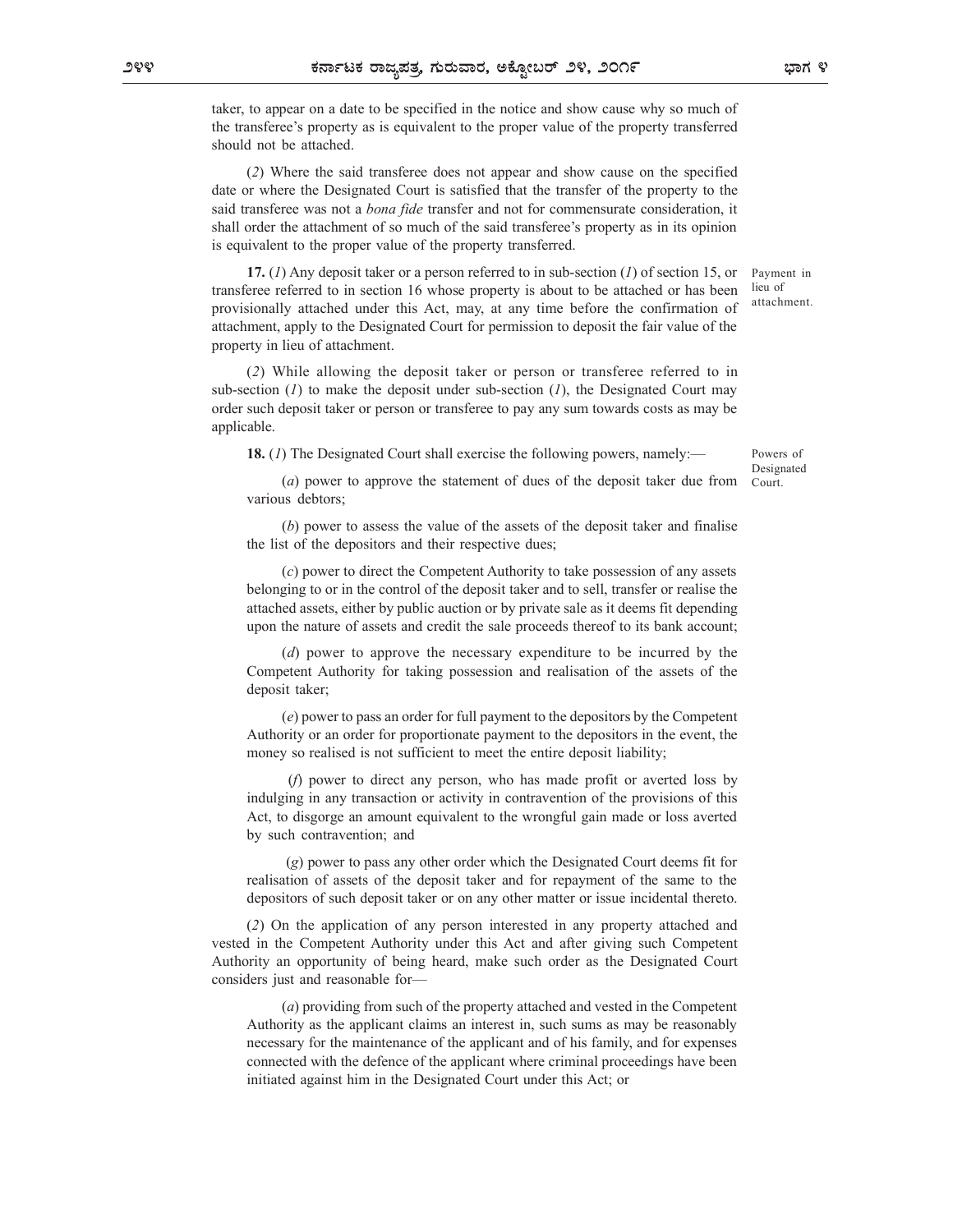(b) safeguarding, so far as may be practicable, the interest of any business affected by the attachment.

Explanation.—For the purposes of this section, the expression "deposit taker" includes the directors, promoters, managers or members of said establishment or any other person whose property or assets have been attached under this Act.

Appeal to **19.** Any person including the Competent Authority, if aggrieved by any final order High Court. of the Designated Court under this Chapter, may appeal to the High Court, within a period of sixty days from the date of such order:

> Provided that the High Court may entertain the appeal after the expiry of the said period of sixty days, if it is satisfied that the appellant was prevented by sufficient cause from preferring the appeal in time.

> Explanation.—The expression "High Court" means the High Court of a State or Union territory where the Designated Court is situated.

Power of 20. (1) Whenever it is made to appear to the Supreme Court that there is a default Supreme Court in any deposit scheme or deposit schemes of the nature referred to in section 30, the to transfer<br>
Supreme Court may, by an order, direct that any particular case be transferred from one Designated Court to another Designated Court. cases.  $\overline{\phantom{a}}$ 

> (2) The Supreme Court may act under this section only on an application filed by the Competent Authority or any interested party, and every such application shall be supported by an affidavit.

(3) Where an application for the exercise of the powers conferred by this section is dismissed, the Supreme Court may, if it is of opinion that the application was frivolous or vexatious, order the applicant to pay by way of compensation to any person who has opposed the application such sum not exceeding fifty thousand rupees as it may consider appropriate in the circumstances of the case. The state of state in a speed after the expiry of the said<br>correl may entertain the appellant was prevented by sufficient cause<br>me.<br>Session "High Court" means the High Court of a State or<br>gianted Court is situated.<br>dade to

### CHAPTER VI

of section 3.

Punishment 21. (1) Any deposit taker who solicits deposits in contravention of section 3 shall be punishable with imprisonment for a term which shall not be less than one year but for  $\frac{1}{\text{coefficient}}$  which may extend to five years and with fine which shall not be less than two lakh rupees but which may extend to ten lakh rupees.

(2) Any deposit taker who accepts deposits in contravention of section 3 shall be punishable with imprisonment for a term which shall not be less than two years but which may extend to seven years and with fine which shall not be less than three lakh rupees but which may extend to ten lakh rupees.

(3) Any deposit taker who accepts deposits in contravention of section 3 and fraudulently defaults in repayment of such deposits or in rendering any specified service, shall be punishable with imprisonment for a term which shall not be less than three years but which may extend to ten years and with fine which shall not be less than five lakh rupees but which may extend to twice the amount of aggregate funds collected from the subscribers, members or participants in the Unregulated Deposit Scheme.

*Explanation.*—For the purposes of this Act,—

 $(i)$  the expression "fraudulently" shall have the same meaning as assigned to it in section 25 of the Indian Penal Code;

45 of 1860.

(ii) where the terms of the Deposit Scheme are entirely impracticable or unviable, the terms shall be relevant facts showing an intention to defraud.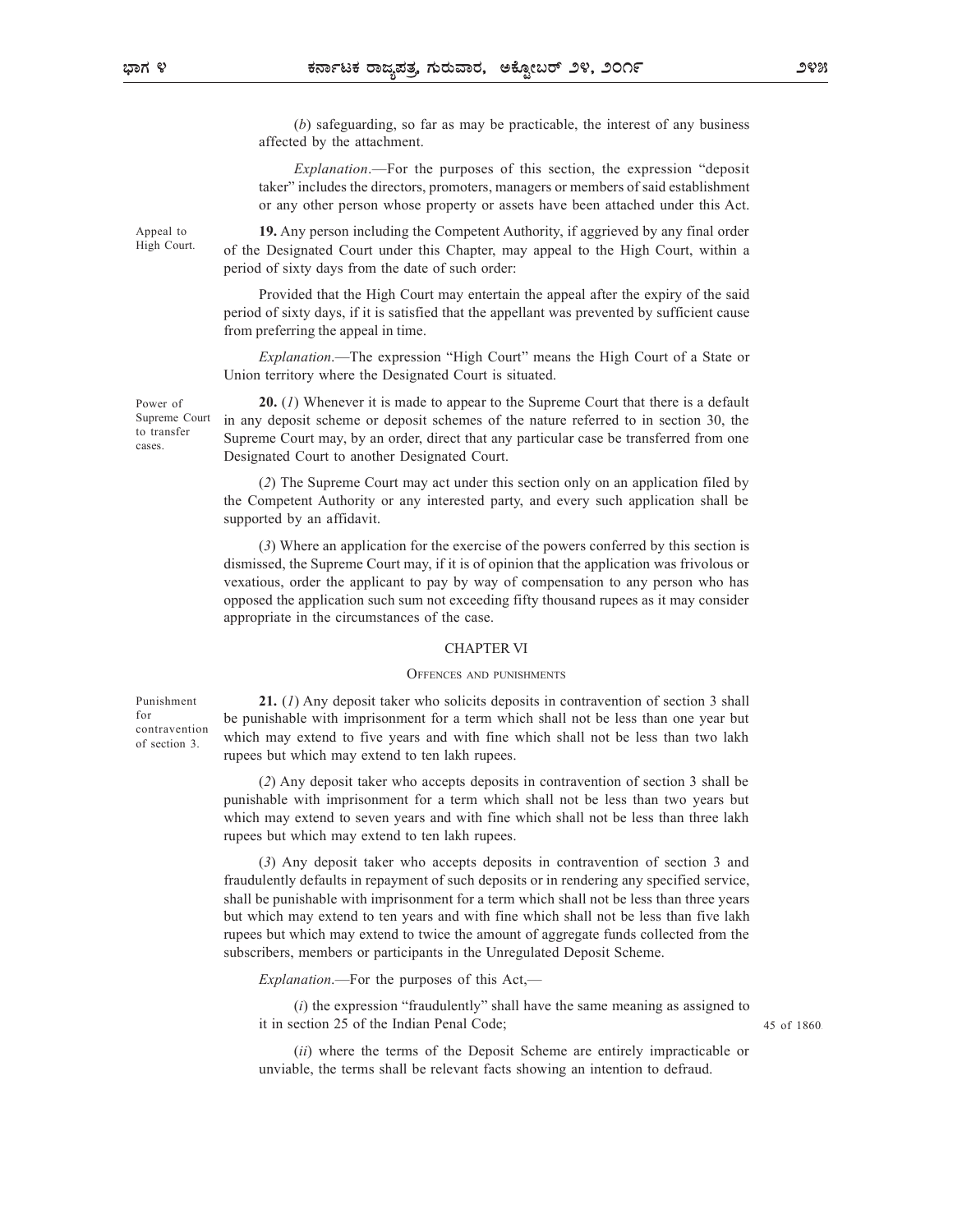22. Any deposit taker who contravenes the provisions of section 4 shall be Pure boble with imprisonment for a term which may extend to seven years as with fine. for punishable with imprisonment for a term which may extend to seven years, or with fine which shall not be less than five lakh rupees but which may extend to twenty-five crore rupees or three times the amount of profits made out of the fraudulent default referred to in said section, whichever is higher, or with both.

23. Any person who contravenes the provisions of section 5 shall be punishable with imprisonment for a term which shall not be less than one year but which may extend  $10<sup>10<sub>1</sub></sup>$ to five years and with fine which may extend to ten lakh rupees.

24. Whoever having been previously convicted of an offence punishable under this Chapter, except the offence under section 26, is subsequently convicted of an offence shall be punishable with imprisonment for a term which shall not be less than five years but which may extend to ten years and with fine which shall not be less than ten lakh rupees but which may extend to fifty crore rupees.

25. (1) Where an offence under this Act has been committed by a deposit taker other than an individual, every person who, at the time the offence was committed, was in charge of, and was responsible to, the deposit taker for the conduct of its business, as well as the deposit taker, shall be deemed to be guilty of the offence and shall be liable to be proceeded against and punished accordingly.

 $(2)$  Nothing contained in sub-section  $(1)$  shall render any such person liable to any punishment provided in this Act, if he proves that the offence was committed without his knowledge or that he exercised all due diligence to prevent the commission of such offence.

(3) Notwithstanding anything contained in sub-section  $(I)$ , where an offence under this Act has been committed by a deposit taker other than an individual, and it is proved that the offence—

(a) has been committed with the consent or connivance of; or

(b) is attributable to any neglect on the part of any director, manager, secretary, promoter, partner, employee or other officer of the deposit taker,

such person shall also be deemed to be guilty of that offence and shall be liable to be proceeded against and punished accordingly.

26. Whoever fails to give the intimation required under sub-section (1) of section 10 or fails to furnish any such statements, information or particulars as required for under sub-section (2) of that section, shall be punishable with fine which may extend to five lakh rupees. Maything contained in sub-section (1), where an offence under<br>d by a deposit taker other than an individual, and it is proved<br>momitted with the consent or connivance of; or<br>the to any neglect on the part of any director, m

27. Notwithstanding anything contained in section 4, no Designated Court shall take cognizance of an offence punishable under that section except upon a complaint made by the Regulator: Cognizance of

Provided that the provisions of section 4 and this section shall not apply in relation to a deposit taker which is a company.

### CHAPTER VII

2 of 1974. 28. Notwithstanding anything contained in the Code of Criminal Procedure, 1973 Offences to be every offence punishable under this Act, except the offence under section 22 and section 26, shall be cognizable and non-bailable.

29. The police officer shall, on recording information about the commission of an offence under this Act, inform the same to the Competent Authority.

offences.

Offences by deposit takers

Punishment for repeat offenders.

Punishment

Punishment

contravention of section 4.

contravention of section 5.

for

for

other than individuals.

Punishment for contravention of section 10.

cognizable and non-bailable.

Competent Authority to be informed of offences.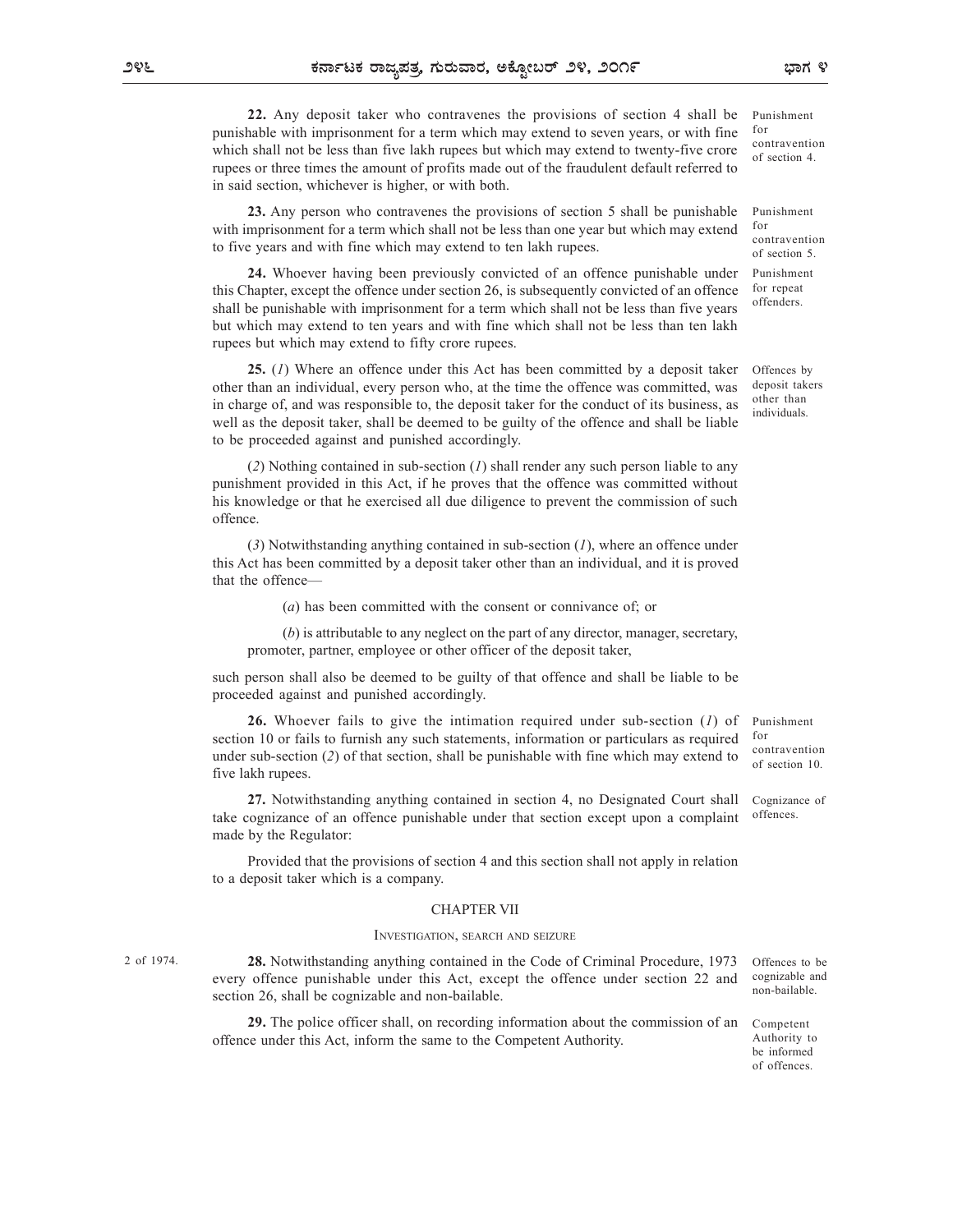Central Bureau Investigation.

Investigation **30.** (1) On receipt of information under section 29 or otherwise, if the Competent of offences by Authority has reason to believe that the offence relates to a deposit scheme or deposit of schemes in which—

> (a) the depositors, deposit takers or properties involved are located in more than one State or Union territory in India or outside India; and

> (b) the total value of the amount involved is of such magnitude as to significantly affect the public interest,

the Competent Authority shall refer the matter to the Central Government for investigation by the Central Bureau of Investigation.

(2) The reference made by the Competent Authority under sub-section (1) shall be deemed to be with the consent of the State Government under section 6 of the Delhi Special Police Establishment Act, 1946.

 $(3)$  On the receipt of the reference under sub-section  $(1)$ , the Central Government may transfer the investigation of the offence to the Central Bureau of Investigation under section 5 of the Delhi Special Police Establishment Act, 1946.

Power to  $31. (1)$  Whenever any police officer, not below the rank of an officer in-charge of a enter, search police station, has reason to believe that anything necessary for the purpose of an and seize investigation into any offence under this Act may be found in any place within the limits of the police station of which he is in-charge, or to which he is attached, such officer may, with warrant. the written authorisation of an officer not below the rank of Superintendent of Police, and after recording in writing so far as possible, the thing for which the search is to be made and subject to the rules made in this behalf, authorise any officer subordinate to him, without mycsugation in

> (a) to enter and search any building, conveyance or place, between sunrise and sunset, which he has reason to suspect is being used for purposes connected with the promotion or conduct of any deposit taking scheme or arrangement in contravention of the provisions of this Act;

> (b) in case of resistance, to break open any door and remove any obstacle to such entry, if necessary by force, with such assistance as he considers necessary, for exercising the powers conferred by clause  $(a)$ ;

> (c) to seize any record or property found as a result of the search in the said building, conveyance or place, which are intended to be used, or reasonably suspected to have been used, in connection with any such deposit taking scheme or arrangement in contravention of the provisions of this Act; and

> (d) to detain and search, and if he thinks proper, take into custody and produce before any Designated Court any such person whom he has reason to believe to have committed any offence punishable under this Act:

> Provided that if such officer has reason to believe that the said written authorisation cannot be obtained without affording opportunity for the concealment of evidence or facility for the escape of an offender, he may, without the said written authorisation, enter and search such building, conveyance or place, at any time between sunset and sunrise after recording the grounds in writing.

(2) Where it is not practicable to seize the record or property, the officer authorised under sub-section  $(1)$ , may make an order in writing to freeze such property, account, deposits or valuable securities maintained by any deposit taker about which a complaint has been made or credible information has been received or a reasonable suspicion exists of their having been connected with the promotion or conduct of any deposit taking scheme or arrangement in contravention of the provisions of this Act and it shall be binding on the concerned bank or financial or market establishment to comply with the said order:

25 of 1946.

25 of 1946.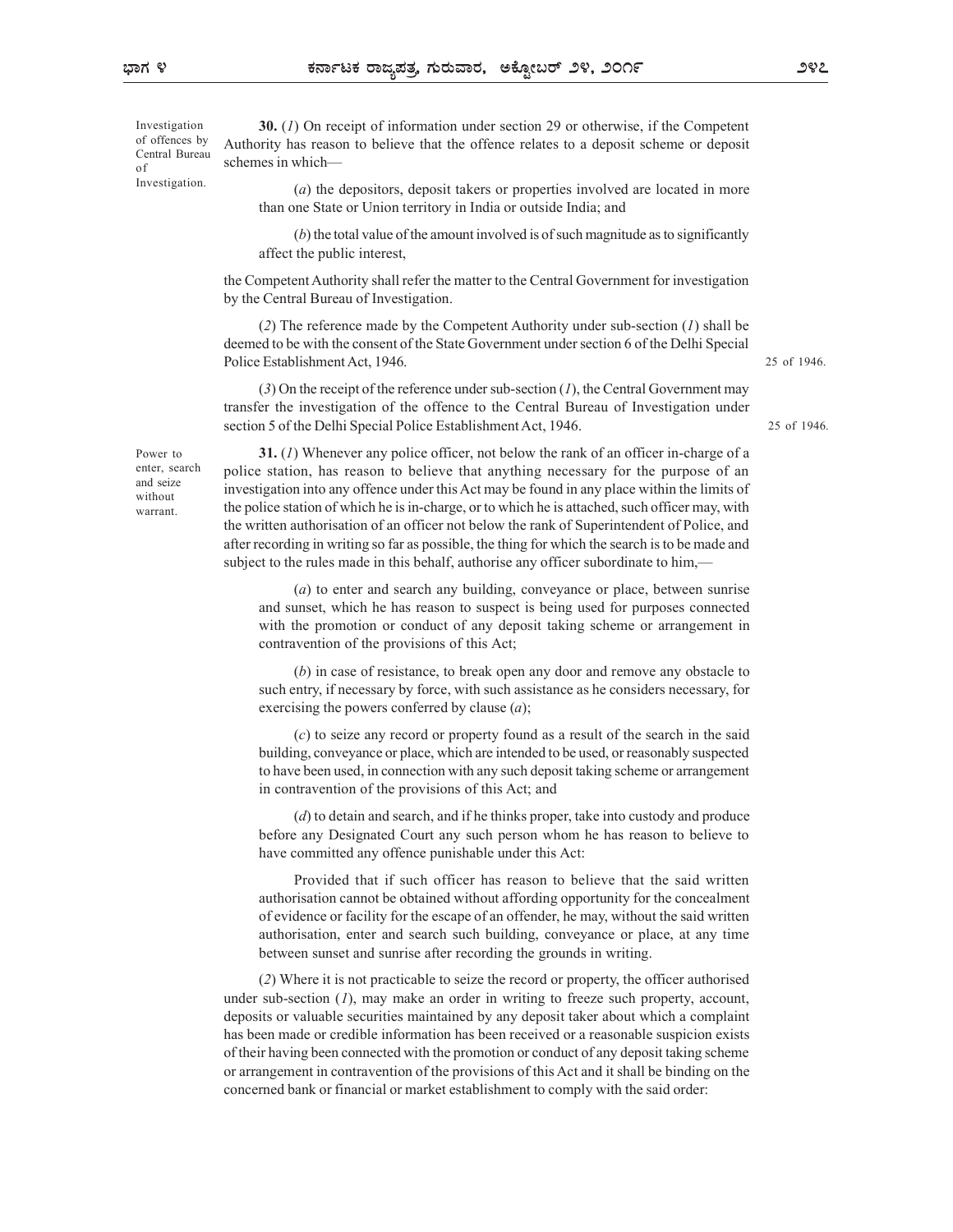Provided that no bank or financial or market establishment shall freeze such account, deposit or valuable securities, for a period beyond thirty days unless the same is authorised by the order of the Designated Court:

Provided further that, if at any time, it becomes practicable to seize the frozen property, the officer authorised under sub-section  $(I)$  may seize such property.

Explanation.—For the purposes of this section, the expressions,—

 $(i)$  "freezing of account" shall mean that no transaction, whether deposit or withdrawal shall be allowed in the said account; and

(ii) "freezing of property" shall mean that no transfer, conversion, disposition or movement of property shall be allowed.

(3) Where an officer takes down any information in writing or records grounds for his belief or makes an order in writing under sub-section  $(1)$  or sub-section  $(2)$ , he shall, within a time of seventy-two hours send a copy thereof to the Designated Court in a sealed envelope and the owner or occupier of the building, conveyance or place shall, on application, be furnished, free of cost, with a copy of the same by the Designated Court.

(4) All searches, seizures and arrests under this section shall be made in accordance with the provisions of the Code of Criminal Procedure, 1973. 2 of 1974.

> 32. (1) The Designated Court may take cognizance of offences under this Act without the accused being committed to it for trial.

(2) Save as otherwise provided in section 31, the provisions of the Code of Criminal Procedure, 1973 shall apply— $\frac{1973 \text{ to } 1973 \text{ to } 1973}{1973 \text{ to } 1973}$ 

(a) to all arrests, searches and seizures made under this Act;

(b) to the proceedings under this Act and for the purposes of the said provisions, the Designated Court shall be deemed to be a Court of Session and the persons conducting the prosecution before the Designated Court, shall be deemed to be Public Prosecutors.

### CHAPTER VIII

### **MISCELLANEOUS**

33. Where any newspaper or other publication of any nature, contains any statement, information or advertisement promoting, soliciting deposits for, or inducing any person to become a member of any Unregulated Deposit Scheme, the appropriate Government may direct such newspaper or publication to publish a full and fair retraction, free of cost, in the same manner and in the same position in such newspaper or publication as may be prescribed.

34. Save as otherwise expressly provided in this Act, the provisions of this Act shall have effect notwithstanding anything contained in any other law for the time being in force, including any law made by any State or Union territory.

35. The provisions of this Act shall be in addition to, and not in derogation of, the provisions of any other law for the time being in force.

36. No suit, prosecution or other legal proceedings shall lie against the appropriate Government or the Competent Authority or any officer of the appropriate Government for anything which is in good faith done or intended to be done under this Act or the rules made thereunder.

37. (1) The Central Government may, by notification, make rules for carrying out the provisions of this Act.

Publication of advertisement of Unregulated Deposit Scheme.

Act to have overriding effect.

Application of other laws not barred.

Protection of action taken in good faith.

Power of Central Government

to make rules.

Application of Code of Criminal Procedure,

proceedings before Designated Court.

1973 to

2 of 1974.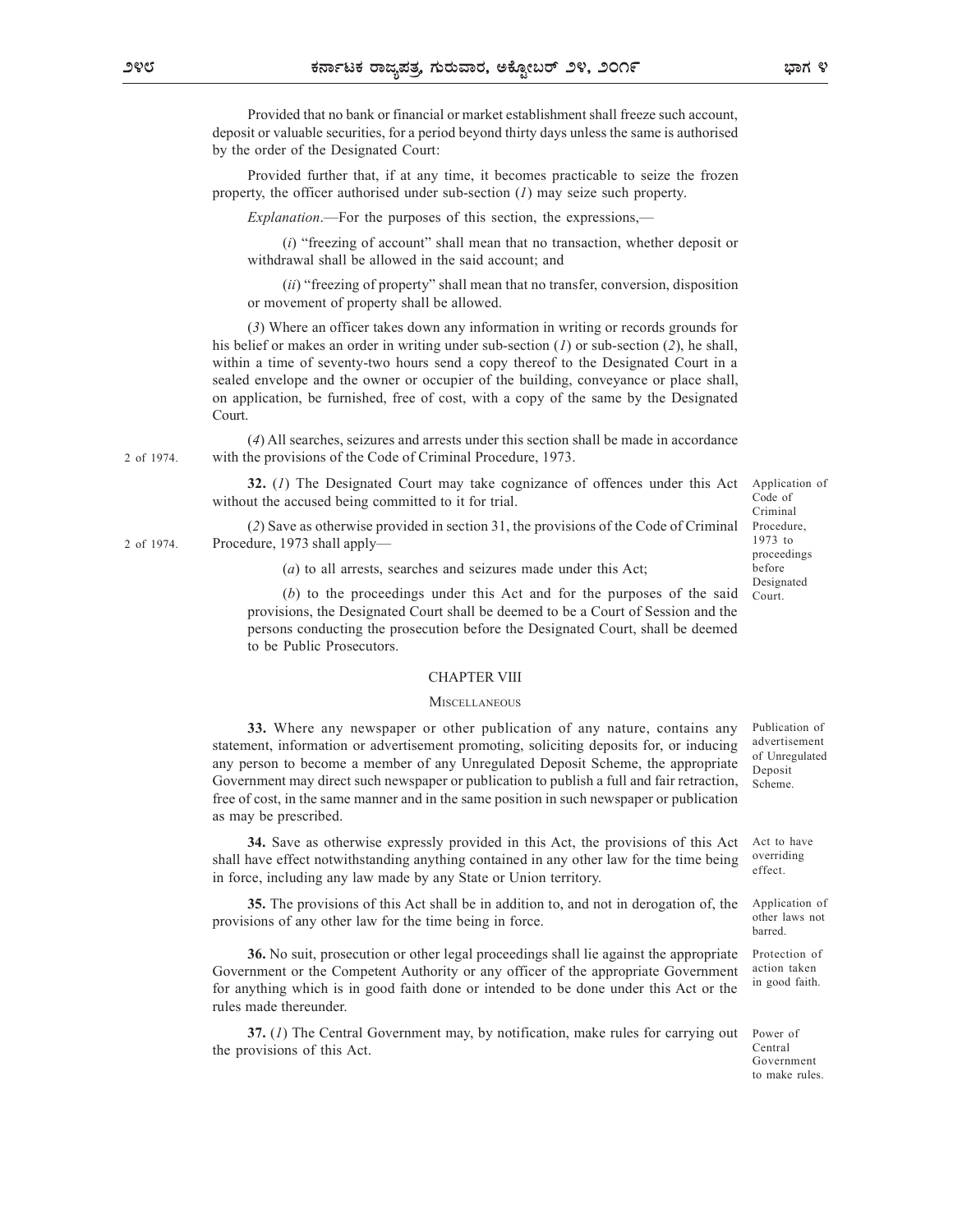(2) In particular and without prejudice to the generality of the foregoing power, such rules may provide for all or any of the following matters, namely:-

(a) the information and other particulars to be taken into consideration before issuing an order, and the manner of attachment, under sub-section (3) of section 7;

(b) the information to be shared under sub-section  $(2)$  of section 9;

(c) the form and manner in which and the time within which the intimation shall be given under sub-section  $(1)$  of section 10;

(d) the particulars contained in the application to be filed by the Competent Authority before the Designated Court under sub-section  $(1)$  of section 14;

(e) the procedure to be adopted by the Designated Court before issuing an order under sub-section (3) of section 15;

(*f*) rules under sub-section (*l*) of section 31;

(g) the manner of publication of advertisement under section 33; and

(h) any other matter which is required to be, or may be, prescribed.

rules. Provisions

Power of State **38.** (1) The State Government or Union territory Government, as the case may be, in Government, consultation with the Central Government, by notification, make rules for carrying out the etc., to make provisions of this Act.

(2) In particular and without prejudice to the generality of the foregoing power, such rules may provide for all or any of the following matters, namely:—

(a) ceiling for self-help groups under clause (j) of sub-section (4) of section 2;

(b) purpose and ceiling under clause  $(k)$  of sub-section  $(4)$  of section 2;

(c) the manner of provisional attachment of property by the Competent Authority under sub-section  $(3)$  of section 7;

(d) other matters under clause (f) of sub-section (4) of section 7;

(e) the rules relating to impounding and custody of records under sub-section (8) of section 7; and

(f) any other matter which is required to be, or may be, prescribed.

Schedule.

Laying of  $\qquad \qquad$  39. (1) Every rule made by the Central Government under this Act shall be laid, as rules. soon as may be after it is made, before each House of Parliament, while it is in session, for a total period of thirty days which may be comprised in one session, or in two or more successive sessions, and if, before the expiry of the session immediately following the session or the successive sessions aforesaid, both Houses agree in making any modification in the rule, or both Houses agree that the rule should not be made, the rule shall thereafter have effect only in such modified form or be of no effect, as the case may be; so, however, that any such modification or annulment shall be without prejudice to the validity of anything previously done under that rule.

> (2) Every rule made by a State Government or the Union territory Government, as the case may be, shall be laid, as soon as may be after it is made, before each House of the State Legislature or the Union territory Legislature, as the case may be, where it consists of two Houses, or where such Legislature consists of one House, before that House.

Power to  $\mathbf{40.} (I)$  The Central Government may, having regard to the objects of this Act, and if amend First it considers necessary or expedient so to do, by notification, add to, or as the case may be, omit from the First Schedule, any scheme or arrangement, and on such addition, or omission, such scheme or arrangement shall become, or cease to be, a Regulated Deposit Scheme, as the case may be.

> (2) A copy of every notification issued under this section shall, as soon as may be after it has been issued, be laid before each House of Parliament.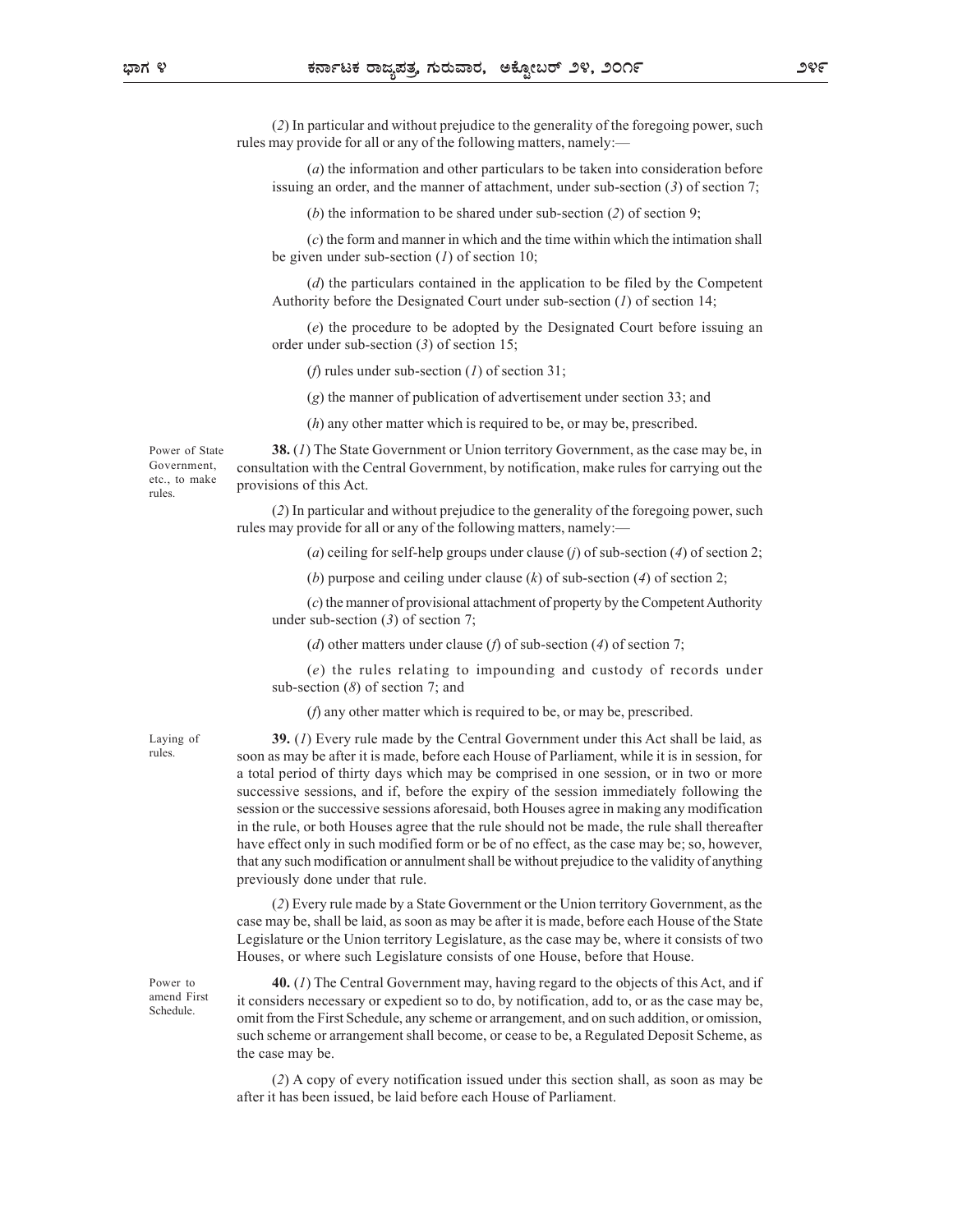41. The provisions of this Act shall not apply to deposits taken in the ordinary course of business.

42. The enactments specified in the Second Schedule shall be amended in the manner specified therein.

43. (1) If any difficulty arises in giving effect to the provisions of this Act, the Central Government may, by order published in the Official Gazette, make such provisions, not inconsistent with the provisions of this Act, as may appear to it to be necessary for removing the difficulty:

Ord. 7 of **44.** (1) The Banning of Unregulated Deposit Schemes Ordinance, 2019, is hereby Repeal and repealed. 2019.

## THE FIRST SCHEDULE

### [See section 2 (15)]

### REGULATED DEPOSIT SCHEMES

### TABLE **THE SECTION OF A SET A**

| the difficulty: |                                                         |                                                                                                                                                                                                                                                                                                                                                                                                             |                       |
|-----------------|---------------------------------------------------------|-------------------------------------------------------------------------------------------------------------------------------------------------------------------------------------------------------------------------------------------------------------------------------------------------------------------------------------------------------------------------------------------------------------|-----------------------|
|                 | years from the commencement of this Act.                | Provided that no such order shall be made under this section after the expiry of three                                                                                                                                                                                                                                                                                                                      |                       |
|                 | made, before each House of Parliament.                  | (2) Every order made under this section shall be laid, as soon as may be after it is                                                                                                                                                                                                                                                                                                                        |                       |
| repealed.       |                                                         | 44. (1) The Banning of Unregulated Deposit Schemes Ordinance, 2019, is hereby                                                                                                                                                                                                                                                                                                                               | Repeal and<br>saving. |
|                 |                                                         | (2) Notwithstanding such repeal, anything done or any action taken under the said<br>Ordinance, shall be deemed to have been done or taken under this Act.                                                                                                                                                                                                                                                  |                       |
|                 |                                                         | THE FIRST SCHEDULE                                                                                                                                                                                                                                                                                                                                                                                          |                       |
|                 |                                                         | [See section 2 $(15)$ ]                                                                                                                                                                                                                                                                                                                                                                                     |                       |
|                 |                                                         | <b>REGULATED DEPOSIT SCHEMES</b>                                                                                                                                                                                                                                                                                                                                                                            |                       |
|                 |                                                         | (1) The Regulator and Regulated Deposit Scheme refers to the regulators and<br>schemes and arrangements listed in the following Table, namely:-                                                                                                                                                                                                                                                             |                       |
|                 |                                                         | <b>TABLE</b>                                                                                                                                                                                                                                                                                                                                                                                                |                       |
| Sl. No.         | Regulator                                               | <b>Regulated Deposit Scheme</b>                                                                                                                                                                                                                                                                                                                                                                             |                       |
| (1)             | (2)                                                     | (3)                                                                                                                                                                                                                                                                                                                                                                                                         |                       |
| 1.              | The Securities and<br><b>Exchange Board</b><br>of India | $(i)$ Any scheme or an arrangement [as defined under<br>section 11AA of the Securities and Exchange Board of<br>India Act, 1992 (15 of 1992)] launched, sponsored or<br>carried out by a Collective Investment Management<br>Company registered with the Securities and Exchange<br>Board of India under the Securities and Exchange Board<br>of India (Collective Investment Scheme) Regulations,<br>1999. |                       |
|                 |                                                         | (ii) Any scheme or an arrangement registered with the<br>Securities and Exchange Board of India under the<br>Securities and Exchange Board of India (Alternative<br>Investment Funds) Regulations, 2012.                                                                                                                                                                                                    |                       |
|                 |                                                         | (iii) Any scheme or an arrangement, pursuant to which<br>funds are managed by a portfolio manager, registered<br>under the Securities and Exchange Board of India<br>(Portfolio Managers) Regulations, 1993.                                                                                                                                                                                                |                       |
|                 |                                                         | $(iv)$ Any scheme or an arrangement regulated under the<br>Securities and Exchange Board of India (Share Based<br>Employee Benefits) Regulations, 2014 or providing for<br>employee benefits as permitted under the Companies<br>Act, 2013 (18 of 2013).                                                                                                                                                    |                       |

Amendment to certain enactments. Power to remove difficulties.

Act not to apply certain deposits.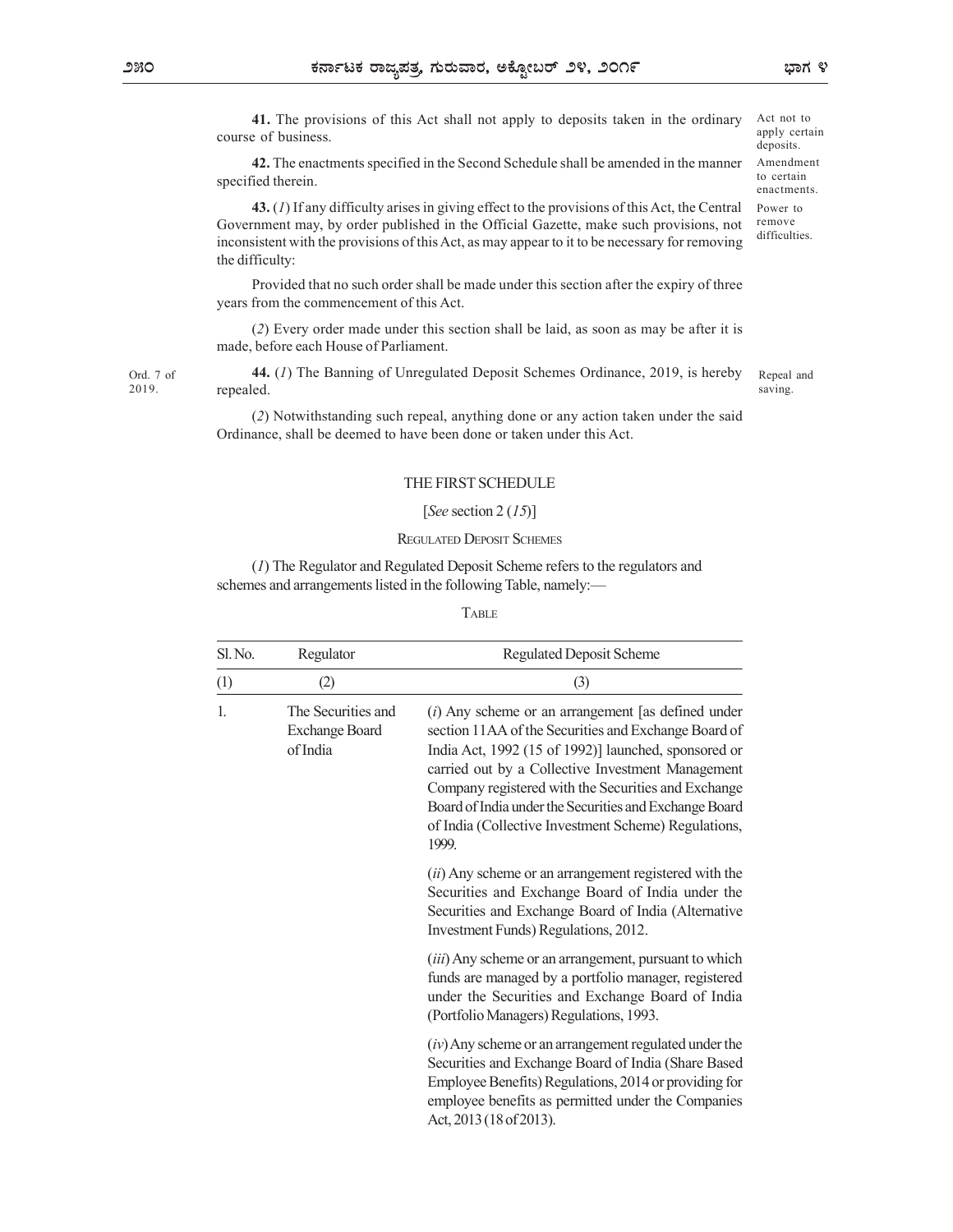|     |                                                                      | ಕರ್ನಾಟಕ ರಾಜ್ಯಪತ್ರ, ಗುರುವಾರ,  ಅಕ್ಟೋಬರ್ ೨೪, ೨೦೧೯                                                                                                                                                                                                                                                                                                                                                                                                                                                                                                                                                                     | ೨೫೧ |
|-----|----------------------------------------------------------------------|--------------------------------------------------------------------------------------------------------------------------------------------------------------------------------------------------------------------------------------------------------------------------------------------------------------------------------------------------------------------------------------------------------------------------------------------------------------------------------------------------------------------------------------------------------------------------------------------------------------------|-----|
| (1) | (2)                                                                  | (3)                                                                                                                                                                                                                                                                                                                                                                                                                                                                                                                                                                                                                |     |
|     |                                                                      | $(v)$ Any other scheme or an arrangement registered<br>under the Securities and Exchange Board of India Act,<br>1992 (15 of 1992), or the regulations made thereunder.                                                                                                                                                                                                                                                                                                                                                                                                                                             |     |
|     |                                                                      | $(vi)$ Any amount received as contributions in the nature<br>of subscriptions to a mutual fund registered with<br>Securities and Exchange Board of India under the<br>Securities and Exchange Board of India (Mutual Funds)<br>Regulations, 1996.                                                                                                                                                                                                                                                                                                                                                                  |     |
| 2.  | The Reserve Bank of<br>India                                         | $(i)$ Any scheme under which deposits are accepted by<br>Non-Banking Financial Companies as defined in clause<br>(f) of section 45-I of the Reserve Bank of India Act, 1934<br>(2 of 1934) and registered with the Reserve Bank of<br>India; or any other scheme or an arrangement registered<br>under the Reserve Bank of India Act, 1934.<br>(ii) Any scheme or an arrangement under which funds<br>are accepted by individuals or entities engaged as<br>Business Correspondents and Facilitators by banks<br>subject to the guidelines and circulars issued by the<br>Reserve Bank of India from time to time. |     |
|     |                                                                      | (iii) Any scheme or an arrangement under which funds<br>are received by a system provider operating as an<br>authorised payment system under the Payment and<br>Settlement Systems Act, 2007 (51 of 2007).                                                                                                                                                                                                                                                                                                                                                                                                         |     |
|     |                                                                      | $(iv)$ Any other scheme or an arrangement regulated<br>under the Reserve Bank of India Act, 1934 (2 of 1934),<br>or the guidelines or circulars of the Reserve Bank of<br>India.                                                                                                                                                                                                                                                                                                                                                                                                                                   |     |
| 3.  | The Insurance<br>Regulatory and<br>Development<br>Authority of India | A contract of insurance pursuant to a certificate of<br>registration obtained in accordance with the Insurance<br>Act, 1938 (4 of 1938).                                                                                                                                                                                                                                                                                                                                                                                                                                                                           |     |
| 4.  | The State Government<br>or Union territory<br>Government             | ( <i>i</i> ) Any scheme or an arrangement made or offered by a<br>co-operative society registered under the Co-operative<br>Societies Act, 1912 (2 of 1912) or a society being a<br>society registered or deemed to be registered under<br>any law relating to co-operative societies for the time<br>being in force in any State or Union territory.                                                                                                                                                                                                                                                              |     |
|     |                                                                      | (ii) Any scheme or an arrangement commenced or<br>conducted as a chit business with the previous sanction<br>of the State Government in accordance with the<br>provisions of the Chit Funds Act, 1982 (40 of 1982).                                                                                                                                                                                                                                                                                                                                                                                                |     |
|     |                                                                      | (iii) Any scheme or an arrangement regulated by any<br>enactment relating to money lending which is for the<br>time being in force in any State or Union territory.                                                                                                                                                                                                                                                                                                                                                                                                                                                |     |
|     |                                                                      | $(iv)$ Any scheme or an arrangement by a prize chit or<br>money circulation scheme under section 11 of the Prize<br>Chits and Money Circulation Schemes (Banning)<br>Act, 1978 (43 of 1978).                                                                                                                                                                                                                                                                                                                                                                                                                       |     |
| 5.  | The National<br>Housing Bank                                         | Any scheme or an arrangement for acceptance of<br>deposits registered under the National Housing Bank<br>Act, 1987 (53 of 1987).                                                                                                                                                                                                                                                                                                                                                                                                                                                                                   |     |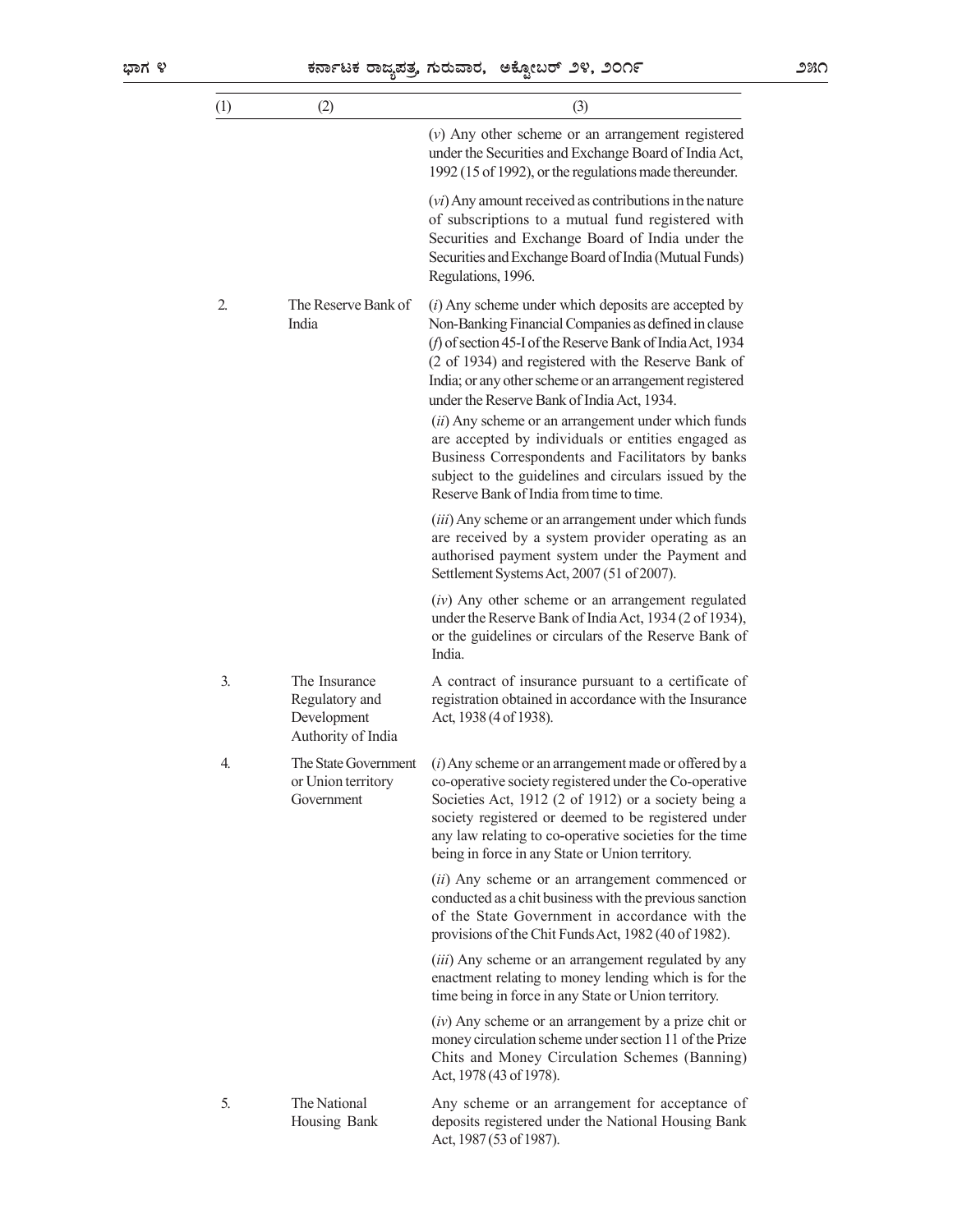|          |                                                                  | ಕರ್ನಾಟಕ ರಾಜ್ಯಪತ್ರ, ಗುರುವಾರ, ಅಕ್ಟೋಬರ್ ೨೪, ೨೦೧೯                                                                                                                                                              | ಭಾಗ ೪                             |
|----------|------------------------------------------------------------------|------------------------------------------------------------------------------------------------------------------------------------------------------------------------------------------------------------|-----------------------------------|
| (1)      | (2)                                                              | (3)                                                                                                                                                                                                        |                                   |
| 6.       | The Pension Fund<br>Regulatory and<br>Development<br>Authority   | Any scheme or an arrangement under the Pension Fund<br>Regulatory and Development Authority Act, 2013<br>$(23 \text{ of } 2013).$                                                                          |                                   |
| 7.       | The Employees'<br>Provident Fund<br>Organisation                 | Any scheme, Pension Scheme or Insurance Scheme<br>framed under the Employees' Provident Fund and<br>Miscellaneous Provisions Act, 1952 (19 of 1952).                                                       |                                   |
| 8.       | The Central Registrar,<br>Multi-State Co-<br>operative Societies | Any scheme or an arrangement for acceptance of<br>deposits from voting members by a Multi-State<br>Co-operative Society registered under the Multi-State<br>Co-operative Societies Act, 2002 (39 of 2002). |                                   |
| 9.       | The Ministry of<br>Corporate Affairs,<br>Government of India     | $(i)$ Deposits accepted or permitted under the provisions<br>of Chapter V of the Companies Act, 2013 (18 of 2013).                                                                                         |                                   |
|          |                                                                  | (ii) Any scheme or an arrangement under which deposits<br>are accepted by a company declared as a Nidhi or a<br>Mutual Benefit Society under section 406 of the<br>Companies Act, 2013 (18 of 2013).       |                                   |
| namely:- |                                                                  | (2) The following shall also be treated as Regulated Deposit Schemes under this Act,                                                                                                                       |                                   |
|          |                                                                  | (a) deposits accepted under any scheme or an arrangement registered with any<br>regulatory body in India constituted or established under a statute; and                                                   |                                   |
|          | Act.                                                             | $(b)$ any other scheme as may be notified by the Central Government under this                                                                                                                             |                                   |
|          |                                                                  | THE SECOND SCHEDULE                                                                                                                                                                                        |                                   |
|          |                                                                  | (See section 42)                                                                                                                                                                                           |                                   |
|          |                                                                  | AMENDMENTS TO CERTAIN ENACTMENTS                                                                                                                                                                           |                                   |
|          |                                                                  | <b>PART I</b>                                                                                                                                                                                              |                                   |
|          |                                                                  | AMENDMENT TO THE RESERVE BANK OF INDIA                                                                                                                                                                     |                                   |
|          |                                                                  | Аст, 1934                                                                                                                                                                                                  |                                   |
|          |                                                                  | In the Reserve Bank of India Act, 1934, in section 45-I, in clause (bb), after Amendment of<br><i>eplanation</i> II, the following <i>Explanation</i> shall be inserted, namely:—                          | section 45-I of<br>Act 2 of 1934. |
|          |                                                                  | " <i>Explanation</i> III — The amounts accepted by a co-operative society from the                                                                                                                         |                                   |

## THE SECOND SCHEDULE

### (See section 42)

## PART I

### ACT, 1934

"Explanation III.—The amounts accepted by a co-operative society from the members or shareholders, by whatever name called, but excluding the amounts received as share capital, shall be deemed to be deposits for the purposes of this clause, if such members or shareholders are nominal or associate members, by whatever name called, who do not have full voting rights in the meetings of such co-operative society.". (*b*) any other scheme as may be notified by the Central Government under this<br>Act.<br>
THE SECOND SCHEDULE<br>
(*See* section 42)<br> **AMENDMENT TO THE RESERVE BANS OF INDIA**<br>  $\Delta$ CT, 1934<br>
the Reserve Bank of India Act, 1994, in

## PART II

In the Securities and Exchange Board of India Act, 1992,—

Amendment of section 11 of Act 15 of 1992.

(*i*) in section 11, in sub-section (*4*), for clause (*e*), the following clause shall be substituted, namely:—